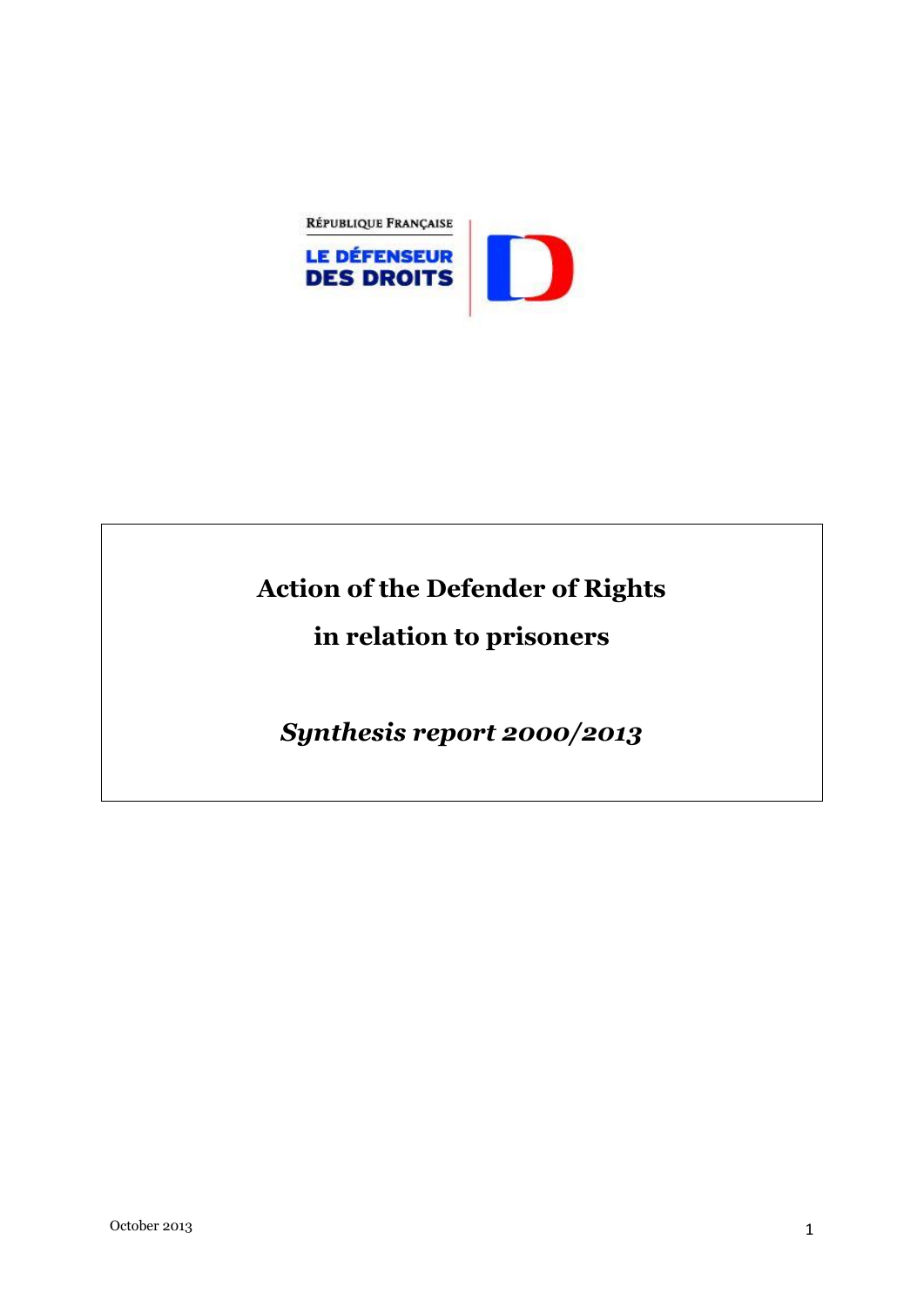You can find the following documents on the Defender of Rights' website:

- The report by the Defender of Rights on his action in relation to prisoners published on Friday 11 October and addressed to the Prime Minister containing 21 recommendations for the Government: [http://www.defenseurdesdroits.fr/sites/default/files/upload/rapport-personnes](http://www.defenseurdesdroits.fr/sites/default/files/upload/rapport-personnes-detenues_complet.pdf)[detenues\\_complet.pdf](http://www.defenseurdesdroits.fr/sites/default/files/upload/rapport-personnes-detenues_complet.pdf)
- The specialised report on maintaining family ties from the standpoint of a child with an imprisoned parent: <http://www.defenseurdesdroits.fr/sites/default/files/upload/rapport-gt-10-10-13.pdf>

The Defender of Rights' mission is to defend the effectiveness of the rights of everyone and, in particular, the rights of those facing the most difficulty asserting them. While prisoners are deprived the right to come and go, their detention pending trial or the serving of their sentence must not in any circumstances entail a restriction or a reduction of other established human rights.

Therefore, the natural mission of the Defender of Rights is to ensure observance of these fundamental rights, all the more so since the four previous bodies only intervened in their respective areas of expertise in prison matters.

The Defender of Rights wished to draw up an initial report on his action by placing it within the framework of the line of action conducted by the bodies it has succeeded.

The Defender of Rights deals with many subjects including the protection of imprisoned minors and also the sensitive issue of maintaining family ties, taking into account disabilities, compliance with the rules of the code of conduct and the balance between security requirements and respect for prisoners' dignity and rights.

Above all, the Defender of Rights, who succeeds the Mediator of the Republic, has a network of delegates who intervene in all French prisons located in mainland France and in French overseas territories. The Defender of Rights is consequently a local body which has a unique vision of the reality of prison life. Referrals filed to the Defender of Rights through the intermediary of his delegates or directly filed to the head office are testimonies of the difficulties experienced, solutions provided by the Defender of Rights or his r delegates and avenues for increasing the effectiveness of rights in prison.

The report entitled "Action by the Defender of Rights in relation to prisoners", addressed to the Prime Minister on 10 October, recounts the actions conducted and the problems encountered, and puts forward 21 recommendations to the Government to improve relations of prisoners with both the prison authorities and the external public services in the aim of the successful rehabilitation of former prisoners.

By relying on legal analysis, the examination of all referrals processed at the head office and the observations made by his delegates, the Defender of Rights wished to present his missions in prisons two years after taking up office. Firstly, the Defender of Rights points out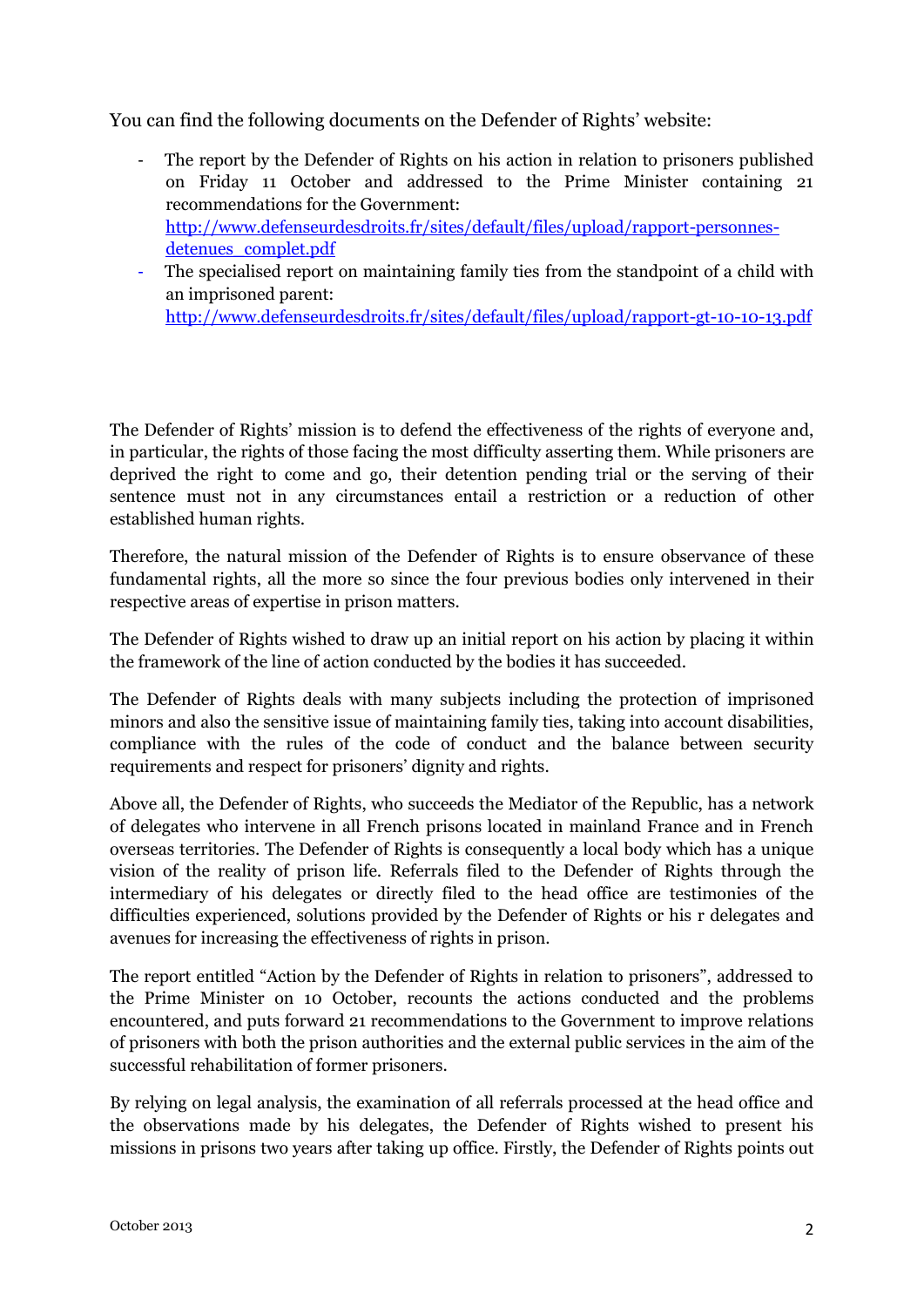a fundamental principle relating to prisoners: "while they are deprived of their liberty, they cannot be deprived of their rights."

In 2012, 4,000 prisoners filed claims to the Defender of Rights.

The delegates amicably settled 90% of the referrals covering very diverse issues that reflect prison reality. These referrals are equally divided between disputes with the prison authorities and problems with external public services.

30% of the referrals filed with the head office allege breaches of the code of conduct with regard to searches, violence or use of force, medical treatment in an outside hospital and prison procedures. 24% of the referrals relate to disputes concerning day-to-day prison life and problems regarding transfers. The other referrals target difficulties maintaining family ties (14%), residency issues for foreign prisoners (8%), health problems (8%), reduced sentencing and procedures for serving a sentence (7%), relations with external public services (4%), work and professional training (3%) and disabled prisoners (2%).

As regards the prison code of conduct, the Defender of Rights recalls that "prison officers' observance of the requirements laid down in the code of conduct is of particularly high importance in prisons as confinement already causes tension. Arbitrary and biased conduct can lead to dramatic consequences for prisoners and prison officers." The Defender of Rights highlights that upon examining referrals relating to violence committed by prison officers, the assessment of the need for and proportionality of the use of force is sensitive due to the difficulty in gathering conclusive evidence regarding the course of events. Therefore, it is recommended that the use of force, except in the case of legitimate defence, is always preceded by a discussion and negotiation stage, in order to dissuade the prisoner from continuing his/her conduct.

As regards body searches, the Defender of Rights deplores the fact that almost four years after the entry into force of the Prison Law, they continue to sometimes be carried out on a systematic basis or on a purely random basis. Internal memoranda, adopted by several prison establishments and submitted to the Defender of Rights, accordingly lay down the principle of a systematic full search on returning from the visitation rooms. Such systematic searches breach the provisions of Article 57 of the Prison Law, which integrates the principles laid down by the European Court. Moreover, regulatory provisions relating to the means of controlling prisoners stipulate that the finding of banned items or substances entering or leaving the prison warrants the implementation of appropriate searches. These provisions seem to be widely interpreted by certain prison directors. A profound divergence consequently exists between the provisions of the Prison Law and implementation thereof in prison establishments. Such divergence, which undermines prisoners' dignity, must be promptly resolved.

The Defender of Rights, who is convinced that the effective exercise of prisoners' rights contributes to their successful rehabilitation, has a decisive role to play in increasing prisoners' access to rights and the effectiveness of the observance of their rights in the particularly sensitive framework of prisons.

Leaving prison is a delicate step that depends on improved cooperation between the various prison, social and health players. Through the unique presence of his delegates "inside and outside prisons", the Defender of Rights can contribute to the successful release from prison.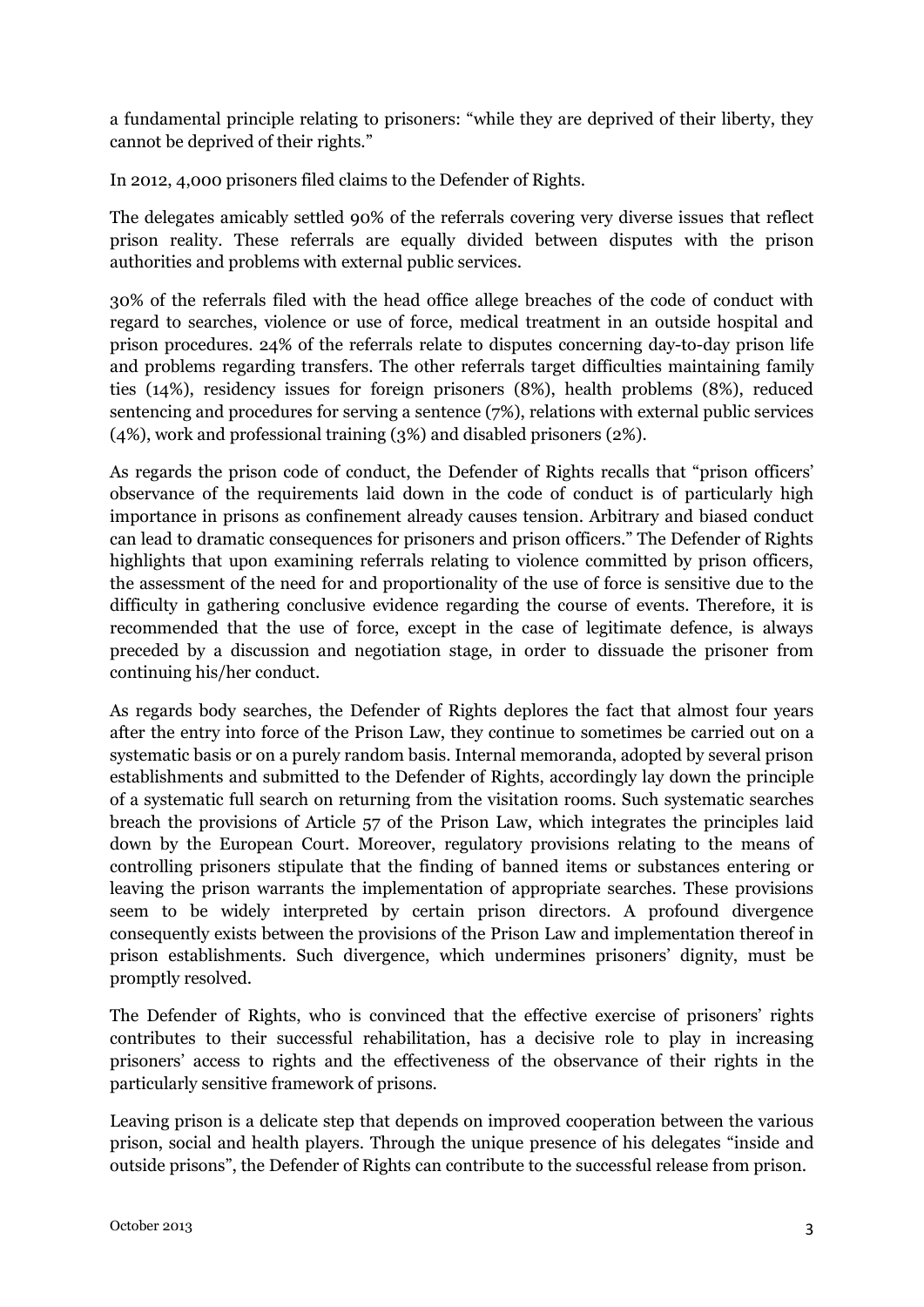The Defender of Rights has put forward 21 recommendations with a view to:

- consolidating the implementation of the principle of equal treatment in prisons;
- confronting current practices and standards from the standpoint of the child's best interests, whether the child is a prisoner or a member of his/her family is a prisoner;
- contributing to ensuring compliance with the principle of non-discrimination;
- improving monitoring of the compliance with the principles of the code of conduct;
- reinforcing the role of the Defender of Rights in prisons.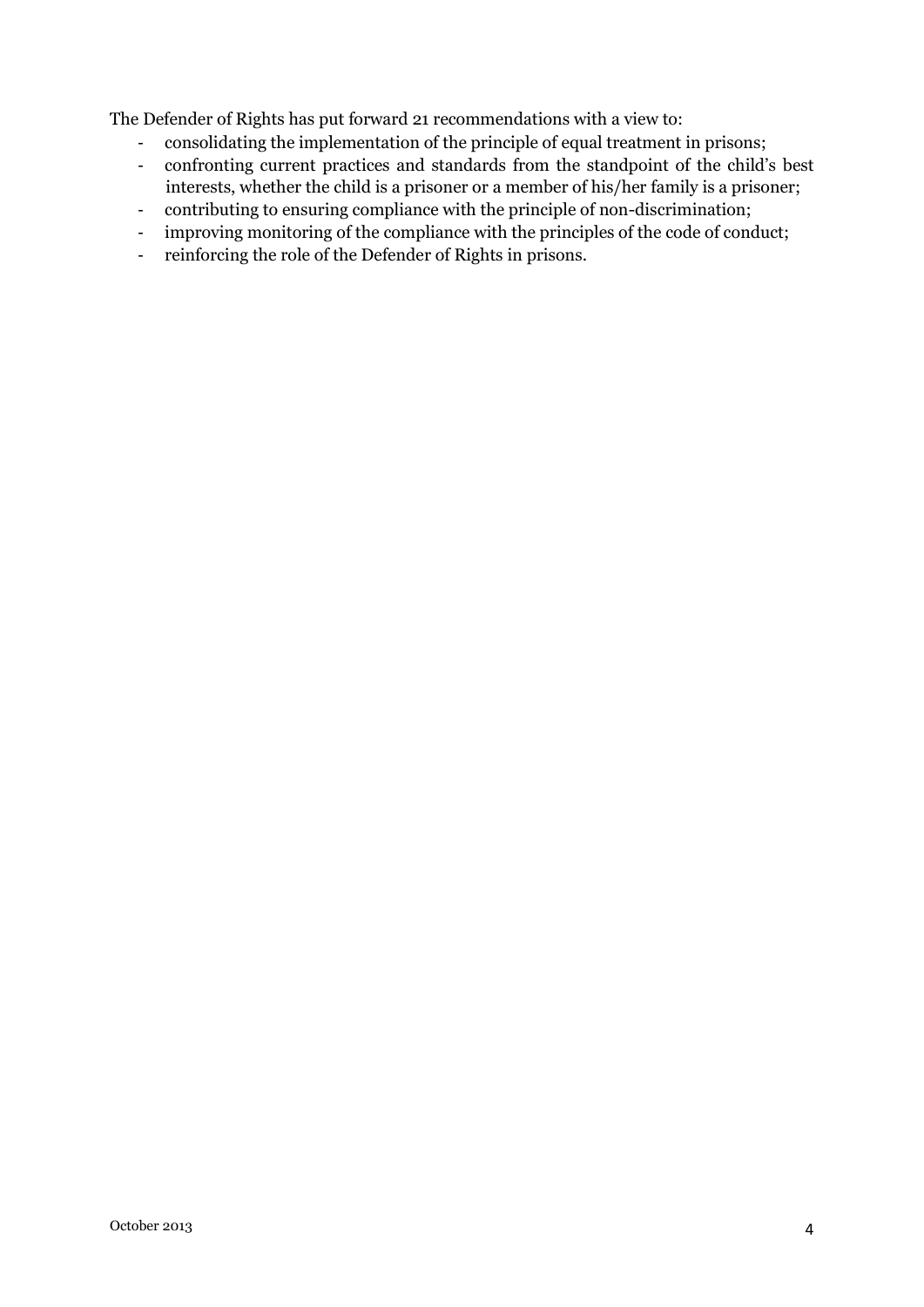Foreword

Summary of the Defender of Rights' recommendations Introduction

- I. Areas of expertise and institutional activity
	- A. Developments in the referrals received since 2000
		- 1. Benchmarks
		- 2. Key figures by mission
			- a) Referrals received concerning relations with the public services
				- b) Referrals received concerning the ethics of security
				- c) Referrals received concerning the defence of children's rights
				- d) Referrals received concerning the struggle against discrimination
		- B. Methods for processing referrals filed to the Defender of Rights
		- 1. Processing referrals filed to the body's head office
		- 2. Processing referrals filed to delegates
- II. Compliance by prison officers with the code of conduct applying to their profession
	- A. Violence, use of force
		- 1. Difficulties in establishing facts
		- 2. Procedures for using force
	- B. Level of security relating to coercive measures
		- 1. Prison searches
		- 2. Medical treatment in an outside hospital
	- C. Prison procedures
		- 1. Disciplinary procedures
		- 2. Internal investigations
		- 3. Solitary confinement
- III. Access to rights in the scope of public services
	- A. Asserting one's right to public services<br>B. Relations with the prison public service
	- B. Relations with the prison public service<br>C. Day-to-day prison life
	- C. Day-to-day prison life<br>D. Transfers
	- **Transfers**
	- E. Access to healthcare<br>F. Disabled prisoners
	- Disabled prisoners
	- G. Maintaining family ties
	- H. Work and professional training
	- I. Difficulties encountered by foreigner prisoners
	- J. Reduced sentencing

#### ANNEXES

I. Background of the Defender of Rights' activity in relation to prisons  $\Delta$  Legal framework

- Legal framework
	- 1. International law
	- 2. European law
	- 3. French law
- B. Delegates of the Defender of Rights relating to prisons
	- 1. Ministry of Justice
	- 2. Controller General of prison establishments
	- 3. Associations
	- 4. Professional bodies
- C. Forming an international network

II. Agreement of 8 November 2011 between the Defender of Rights and the Controller General of prison establishments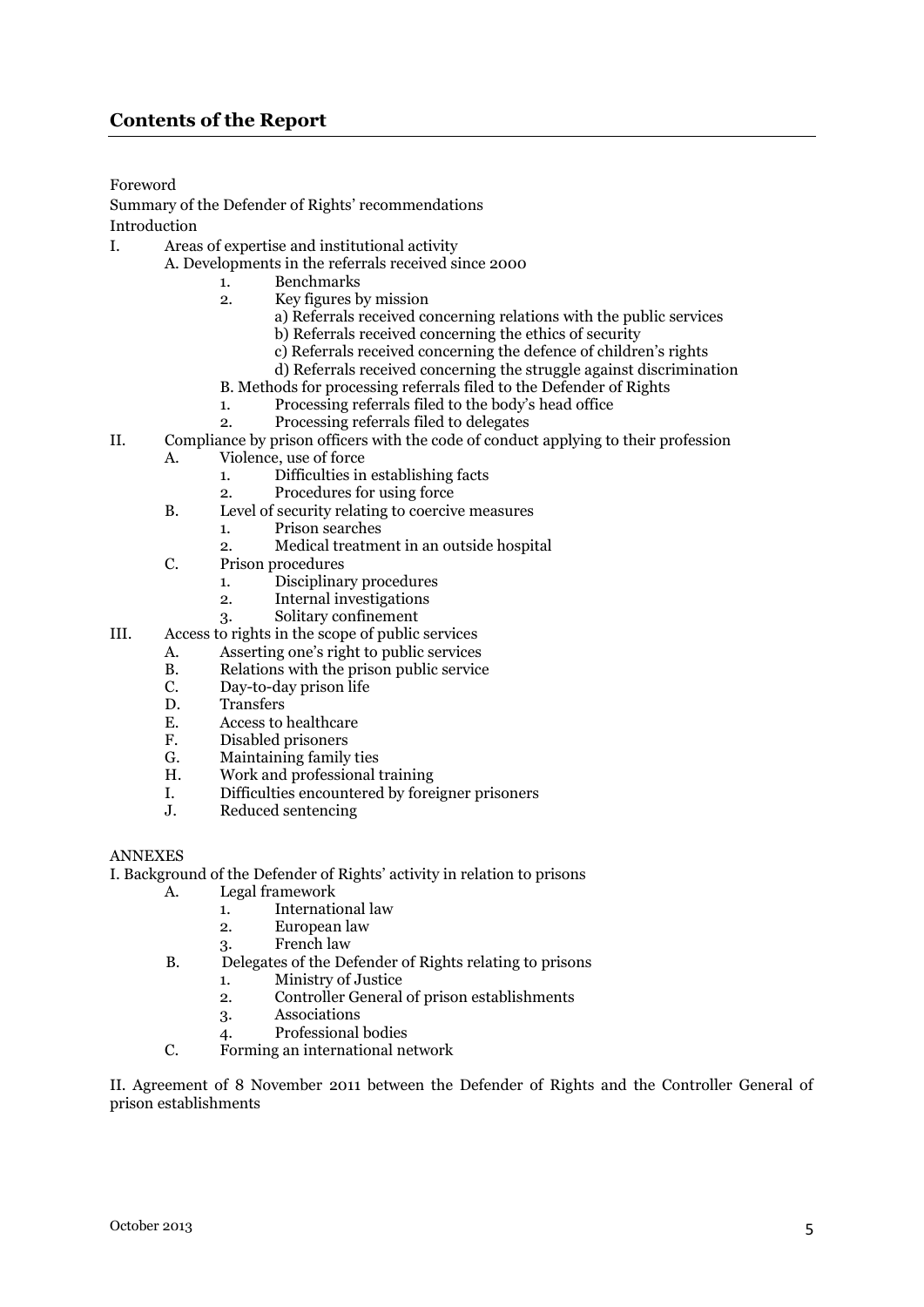### **Summary of the Defender of Rights' recommendations**

#### **A. Recommendations specific to prisoners' relations with the authorities**

- 1. Ensuring that all unequal treatment is prevented in the prison establishment in the prisoners' day-to-day lives.
- 2. Improving the taking into account of requests made by prisoners to the authorities by ensuring that a written certificate is provided and by sending a written reply, in addition to using the electronic liaison register.

#### **B. Recommendations specific to children's rights<sup>1</sup>**

- 3. Amending the Code of Criminal Procedure, following the repeal by Decree No. 2013- 368 of 30 April 2013 on the standard internal regulations of Articles D.284, D.285 and D.402 without reintegrating the specific guarantees they contained into other provisions:
	- a. Article D.402 of the Code of Criminal Procedure, which ensured the maintenance of family ties for prisoners during their imprisonment.
	- b. Articles D.284 and D.285 of the Code of Criminal Procedure, which ensured the right to information of imprisoned minors, in accordance with Articles 3 and 37 of the International Convention on the Rights of the Child.
- 4. Amending Article 717 of the Code of Criminal Procedure by adding a provision aimed at encouraging the moving of convicted prisoners closer to their families and providing indemnities for travel and accommodation costs incurred by visits by low income families or children to an imprisoned parent in the event where the condition of moving the family closer together is not observed.
- 5. Adopting the circulars required to take into account the child's best interests during visits to his/her imprisoned parent in the organisation of visits and granting permissions to visit a prisoner, in particular by integrating the provisions enabling the adaptation of the duration and organisation of the visits based on the child's situation, by ensuring a better adaptation of the visiting hours based on the child's school times and holidays, by enabling the imprisoned parent to have a shower on the day when his/her child visits.

#### **C. Recommendations specific to fighting against discrimination<sup>2</sup>**

- 6. Reminding the public prosecutor's department and judges regarding the attention which must be given to the particular situation of disabled individuals in view of their vulnerability and the need to implement alternative measures to detention pending trial, involving "appropriate measures", each time the detention conditions do not fulfil the requirements laid down by international law and prison law relating to equal access to rights and respect for dignity.
- 7. Article 720-1-1 by integrating disability in the grounds for a suspended sentence in order to ensure that the procedures for serving a sentence do not subject a disabled individual to distress exceeding the inevitable level of suffering inherent to imprisonment, in view of his/her particular vulnerability.
- 8. Adopting the decrees required to implement the obligations stipulated by Article L.111-7 of the Construction and Housing Code relating to public buildings with regard to accessibility to new and existing prison establishments by individuals with all types of disabilities.

1

<sup>1</sup> See the recommendations in the special report by the Defender of Rights' working group on the child's best interests on "The child and maintaining family ties from the standpoint of a child with an imprisoned parent"

<sup>2</sup> MLD Decision No. 2013-34, 11 April 2013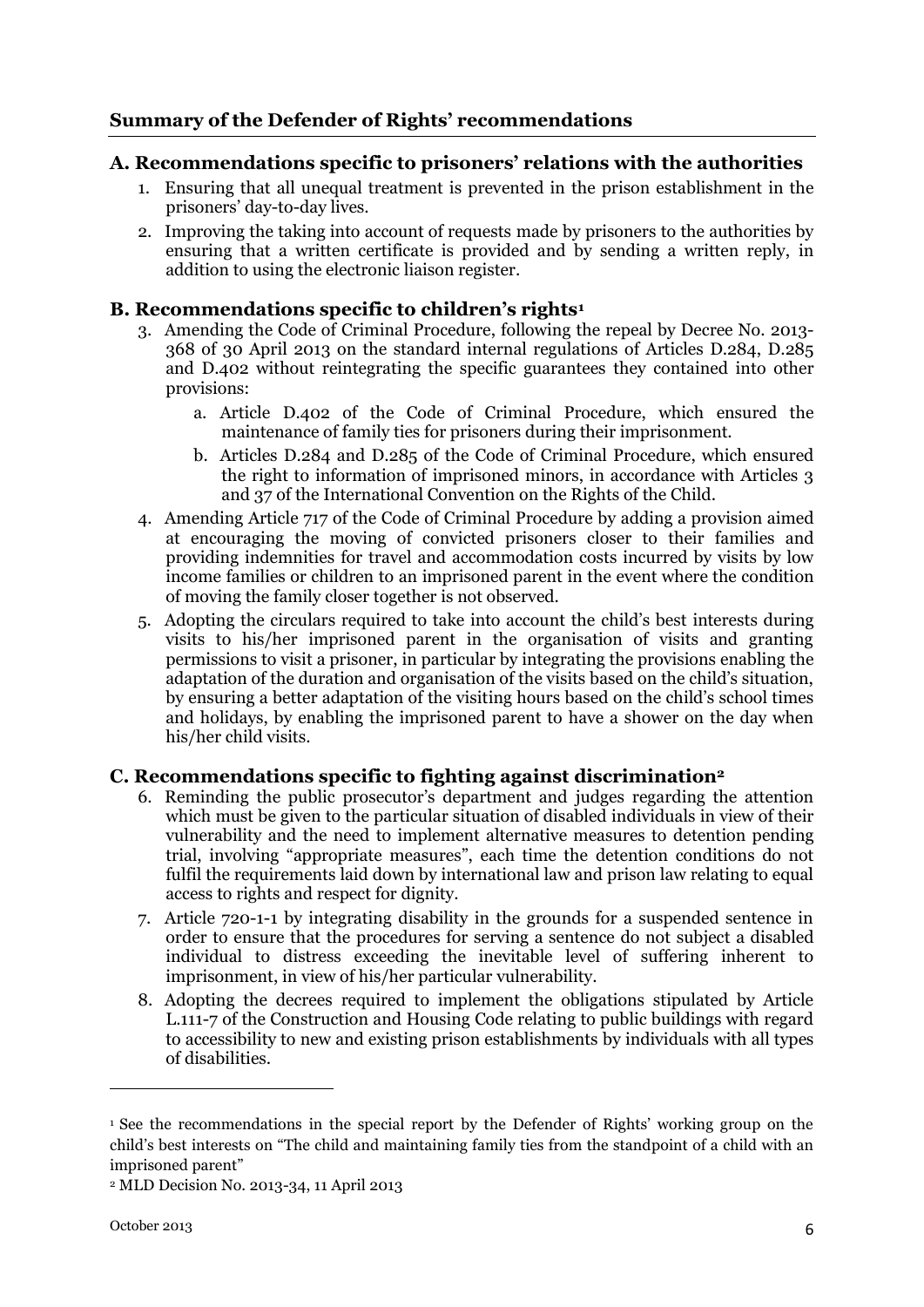- 9. Implementing an intergovernmental working group tasked with making proposals regarding the observance of rights and taking care of disabled prisoners, in particular, with regard to the appropriate measures to be implemented before, during, and after imprisonment and concerning the conditions required to respect their dignity.
- 10. Launching an update of the methodological guide on healthcare management of imprisoned individuals in order to integrate the needs of disabled individuals, regardless of the type of disability.

#### **D. Recommendations specific to the ethics of security**

- 11. Improving the quality of prison reports, in particular in the event of the use of force, in order to identify the movements used and the reasons for the use of force, in particular by introducing a provision into the prison service code of conduct stipulating the requirements for accuracy, precision and impartiality in drafting prison reports, and by improving the training of prison officers, and line management supervision regarding this matter.
- 12. Improving the quality of internal investigations by systematically hearing the implicated officers, the prisoner concerned and any witnesses of the incident, and keeping any video recordings made.
- 13. Clarifying the effects of the hospitalisation of a prisoner for the term of his/her solitary confinement concerning the objectives and nature of this measure.
- 14. Restricting and specifying the level of security relating to the application of body searches and coercive measures during medical treatment in an outside hospital and medical consultations, and improving commitment mechanisms relating to prison officers' responsibility in these areas.
- 15. Introducing a discussion stage before using force, inserting this principle into the prison service code of conduct, and implementing it in initial and continuous training.
- 16. Preventing violence by prisoners by better resolution of their claims and disputes.
- 17. Systematically obtaining feedback, in particular in the event of the implication of a prison officer concerning the use of force or coercive measures.

#### **E. Recommendations relating to the Defender of Rights' missions**

- 18. Adopting the circulars required to improve the performance of the Defender of Rights' mission, and in particular, of his delegates in prison establishments in order to enable improved effectiveness of prisoners' rights in accordance with Article 37 of organic Law No. 2011-33 of 29 March 2011 relating to the Defender of Rights, which notably recommends:
	- a. appointing a correspondent for the Defender of Rights in each interregional prison service management board.
	- b. integrating a presentation of the Defender of Rights into the internal regulations of each prison establishment and, in particular, the procedure for making a referral to the representative of the Defender of Rights and ensuring disclosure of this information in the welcome guide book.
	- c. ensuring, in liaison with the associations and private administrators of prison establishments, the distribution of an information guide book relating to the Defender of Rights in family visitation areas.
	- d. providing tracking of the Defender of Rights' correspondence required for the improved effectiveness of his involvement and examination of cases, in the event of the transfer of prisoners.